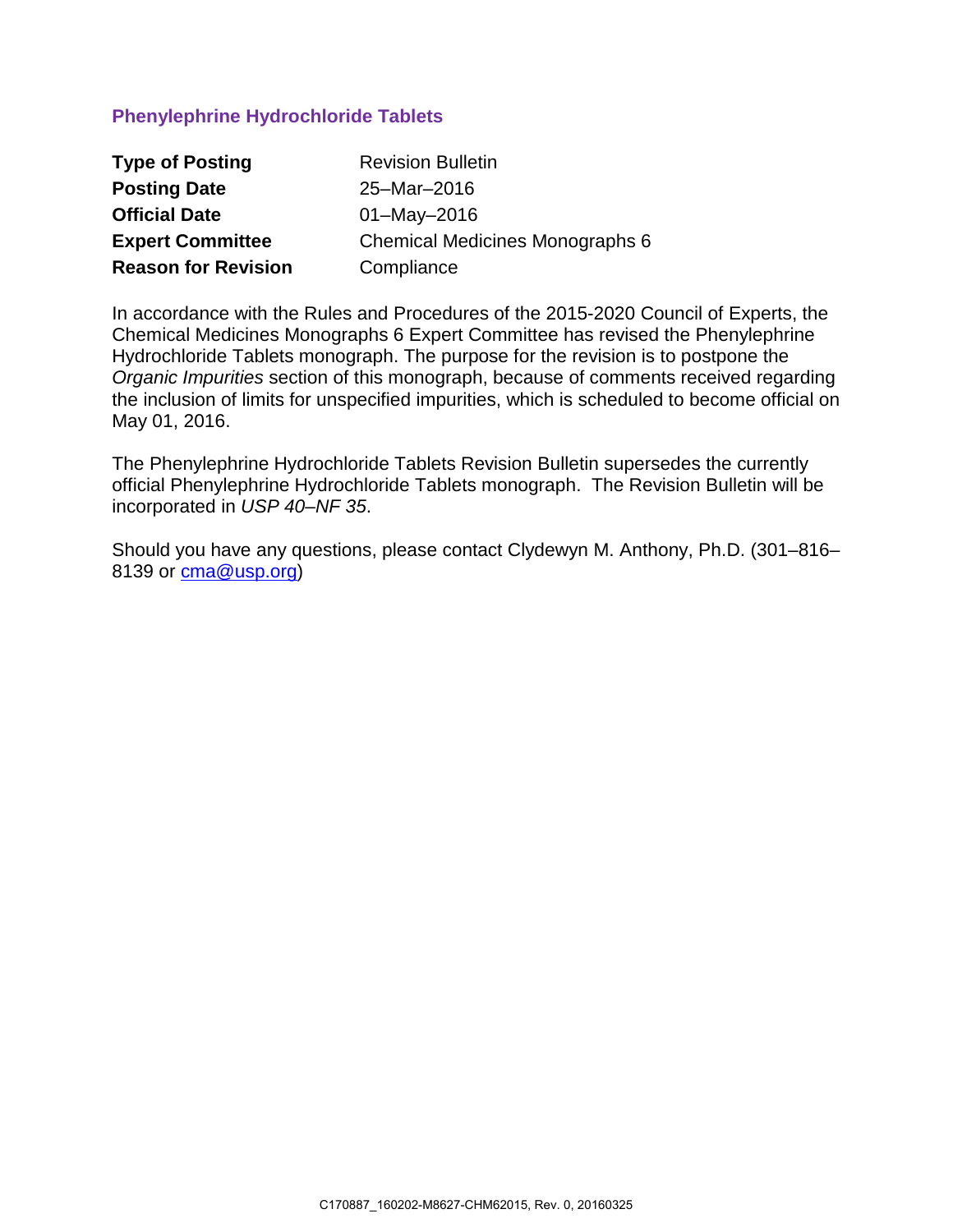### *Add the following:* Standard Solution  $C_5$

## ▲ (mg/mL) **.Phenylephrine Hydrochloride Tablets** *<sup>C</sup><sup>U</sup>* = nominal concentration of phenylephrine

**DEFINITION**<br> **DEFINITION** (mg/mL)<br>
Phenylephrine Hydrochloride Tablets contain NLT 90.0%<br>
and NMT 110.0% of the labeled amount of phenyl-<br> **PERFORMANCE TESTS**<br> **PERFORMANCE TESTS** ephrine hydrochloride (C<sub>9</sub>H<sub>13</sub>NO<sub>2</sub> · HCl).

- of the *Sample solution* and that of the *Standard solution*<br>exhibit maxima and minima at the same wavelengths,<br>as obtained in the *Assay*.<br>**Apparatus 2:** 50 rpm
- B. The retention time of the phenylephrine peak of the • **B.** The retention time of the phenylephrine peak of the **Buffer, Mobile phase, and System suitability:** Proceed Sample solution corresponds to that of the Standard solu-<br>tion, as obtained in the Assay.<br>**Standard solutio**

• **PROCEDURE**<br>
It is suggested to use plastic vials for analysis.<br>
Buffer: 3.45 g/L of monobasic ammonium phosphate<br>
in water. Adjust with 10% phosphoric acid or 10%<br>
ammonium phosphate<br>
in water. Adjust with 10% phosphor

- 
- NLT 10 Tablets to a suitable volumetric flask, add 50% Result =  $(r<sub>U</sub>/r<sub>S</sub>) \times C<sub>S</sub> \times V \times (1/L) \times 100$ <br>of the final volume of *Solution A*, and stir vigorously for<br>NLT 30 min. Add 30% of the final volume of methanol NLT 30 min. Add 30% of the final volume of methanol<br>
and sit for NLT an additional 90 min. To ensure that<br>
and sit for NLT and aditional 90 min. To ensure that<br>
cally rinse the particulate into the solution with *Solution*

- 
- 

**Injection volume:** 25 µL **IMPURITIES Run time:** NLT 1.75 times the retention time of <sup>p</sup>henylephrine *Change to read:* **System suitability**

**Sample:** *Standard solution*

**Suitability requirements** • **ORGANIC IMPURITIES** 

# **Analysis** (1:1000)

Analysis<br>**Samples:** *Standard solution* and *Sample solution* **Mobile phase:** See *Table 1*. Calculate the percentage of the labeled amount of phenylephrine hydrochloride (C<sub>9</sub>H<sub>13</sub>NO<sub>2</sub> · HCl) in the **Table 1** portion of Tablets taken:

 $\text{Result} = (r_U/r_S) \times (C_S/C_U) \times 100$ 

 $r_U$  = peak response of phenylephrine from the Sample solution

- *r*<sub>S</sub> = peak response of phenylephrine from the *Standard solution* 
	- = concentration of USP Phenylephrine . Hydrochloride RS in the *Standard solution*
- 

### •

**DENTIFICATION**<br>
• **A**. The UV absorption spectra of the phenylephrine peak lt is suggested to use plastic vials for analysis.<br> **A.** The UV absorption spectra of the phenylephrine peak **Medium:** Simulated gastric fluid wit

- 
- ephrine Hydrochloride RS in *Medium*, where *L* is the **ASSAY** label claim of phenylephrine hydrochloride in mg/ •

water to 1000 mL.<br>
Mobile phase: Acetonitrile and *Buffer* (35:65)<br> **Diluent:** Methanol and *Solution A* (30:70)<br> **Standard solution:** 0.1 mg/mL of USP Phenylephrine<br> **Standard solution:** 0.1 mg/mL of USP Phenylephrine<br>

- 
- 
- 
- 
- 
- 
- ode-array detector in the range of 200–350 nm.<br> **Column:** 4.6-mm × 10-cm; 5-µm packing L9 requirements **Posage UNITS** (905): Meet the requirements

Tailing factor: 0.5–3.0<br> **Tailing factor:** 0.5–3.0<br> **Relative standard deviation:** NMT 2.0% **1.5 a.m. Solution B:** Trifluoroacetic acid and acetonitrile **Solution B:** Trifluoroacetic acid and acetonitrile (1:1000)

| Table 1       |                          |                          |  |  |  |
|---------------|--------------------------|--------------------------|--|--|--|
| Time<br>(min) | <b>Solution A</b><br>(%) | <b>Solution B</b><br>'%) |  |  |  |
|               | 96.5                     | 3.5                      |  |  |  |
|               | 96.5                     | 3.5                      |  |  |  |
|               |                          | 38.0                     |  |  |  |